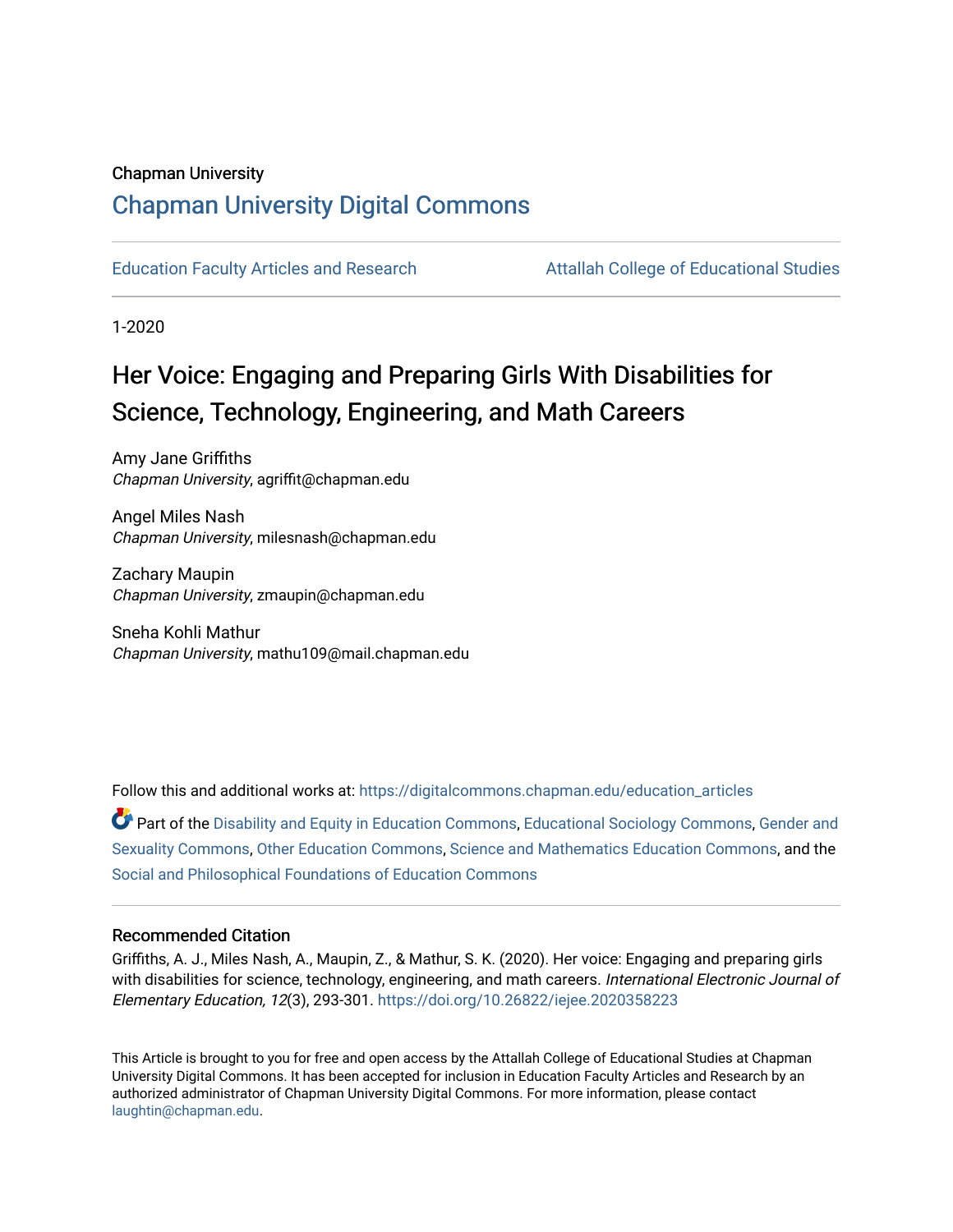# Her Voice: Engaging and Preparing Girls With Disabilities for Science, Technology, Engineering, and Math Careers

## **Comments**

This article was originally published in International Electronic Journal of Elementary Education, volume 12, issue 3, in 2020. <https://doi.org/10.26822/iejee.2020358223>

### Creative Commons License



This work is licensed under a [Creative Commons Attribution-Noncommercial-No Derivative Works 4.0](https://creativecommons.org/licenses/by-nc-nd/4.0/) [License](https://creativecommons.org/licenses/by-nc-nd/4.0/).

Copyright IEJEE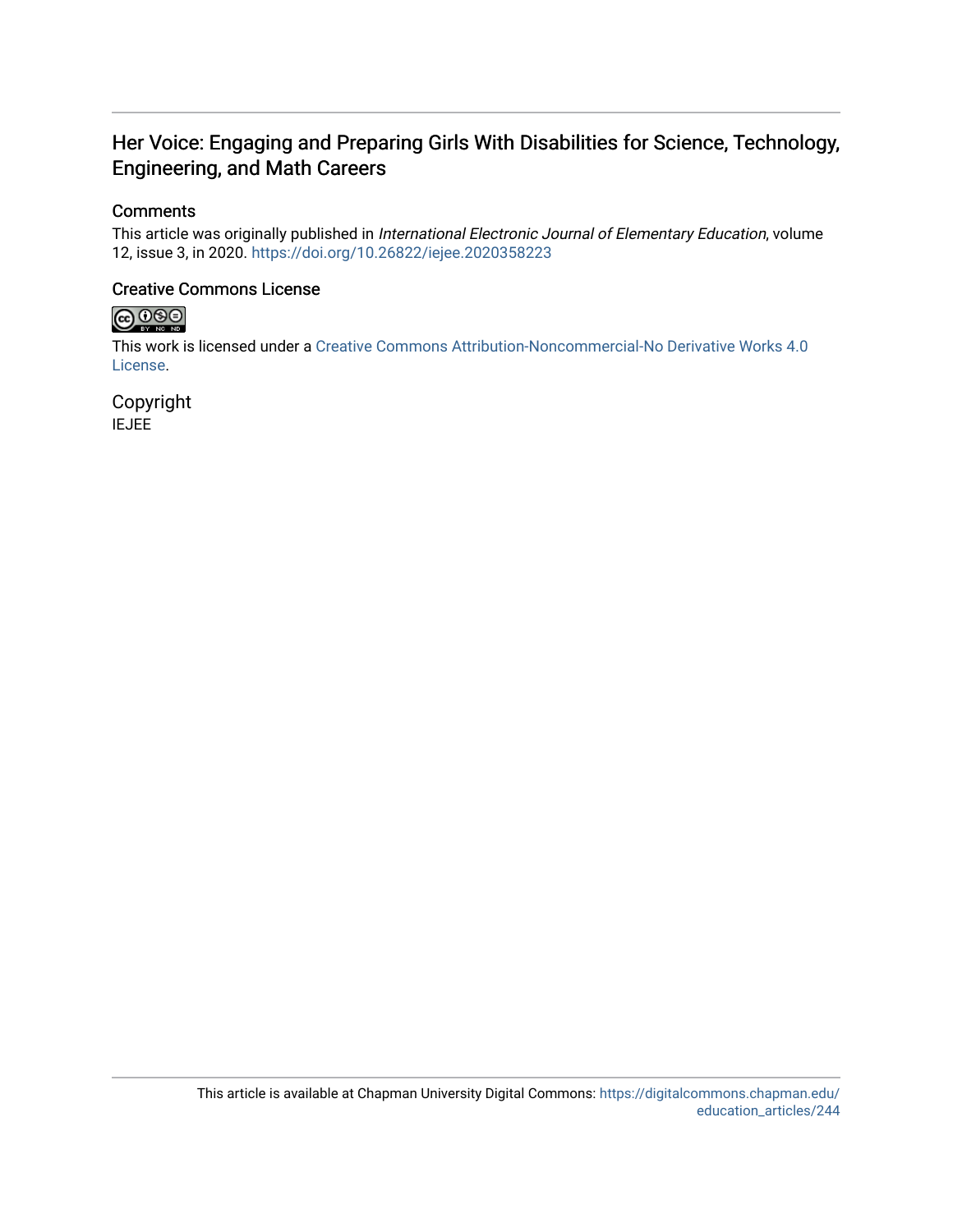INTERNATIONAL ELECTRONIC<br>JOURNAL OF ELEMENTARY EDUCATION

# **Her Voice: Engaging and Preparing Girls With Disabilities for Science, Technology, Engineering, and Math Careers**

**Amy Jane Griffithsa, Angel Miles Nashb, Zachary Maupinc , Sneha Kohli Mathurd**

Received: Revised: Accepted: **29 December 2019**ISSN: 1307-9298 Copyright © IEJEE www.**iejee**.com **7 October 2019 2 December 2019**

DOI: **10.26822/iejee.2020358223**

#### **Abstract**

lejee

Science, technology, engineering, and math (STEM) related fields comprise the top 30 occupations expected to grow the fastest by 2026. This increase in job opportunities, coupled with the evolution of technology, is creating higher demands for diversity in the labor market. Currently all students require innovative training and support from a young age to pursue STEM careers successfully. However, women and girls with disabilities face unique barriers along the STEM education pipeline. In this paper, we report the current and projected labor market trends in the United States. We then consider how this labor market information can be used by elementary educators to engage girls with disabilities in STEM-related learning effectively. Finally, through our analysis of labor market needs and the available assessment and intervention literature, we present a science-informed framework for intervention.

**Keywords:** STEM Education, Girls with Disabilities, Transition, Career Planning

#### **Introduction**

In the United States, more than 156 million jobs are available, with projections of 0.7% annual increases in available jobs over the next 10 years (U.S. Department of Labor, Bureau of Labor Statistics, 2017a). We must consider the influence of science, technology, engineering, and math (STEM)-related professions as employment opportunities and options increase. To this point, 15% of the U.S. workforce is in computer, engineering, and science careers; these and other STEM-related fields comprise the top 30 occupations expected to grow the fastest by 2026 (U.S. Department of Labor, Bureau of Labor Statistics, 2017b, 2018a). This progressive increase in job opportunities, coupled with the evolution of technology, is creating higher demands for diversity of thought, experience, perspective, and background in the labor market.

Currently all students require innovative training and support from a young age to pursue STEM careers successfully; however, girls and women with disabilities face additional unique barriers (National Science Foundation, 2015). These obstacles are embedded in interpersonal, social, communal, and sociocultural systems that require intentional changes to policy and procedures (Harley, 2011; O'Day & Foley, 2008). For girls and women with disabilities, these opportunities must take into account the systems that surround their path through education and early career development. Despite a lack of research on girls and women with disabilities in STEM-related fields, there is an undeniable need for improving this trajectory for current students and those to come.

Our approach in this paper considers the needs of the labor market, as well as students' distinct ecological factors, which can influence and inform effective intervention. By analyzing state and national labor market data, we intend to support educators in early and comprehensive preparation for successful post-K-12 education and workforce transitions for girls and women with disabilities in STEM-related fields.

#### **Science, Technology, Engineering, and Math Workforce: The Future's Demand and Diversity**

The rapidly increasing pace of technology advancement has and will continue to influence social and educational change. School settings sustain undeniable impacts as educators continually prepare their students for technology-driven futures. Future labor markets demand earlier preparation to best support student workforce transitions. Likewise, education's response to the diverse positionalities of students offers essential opportunities for schools to intentionally plan and implement meaningful programming. The historicity of exclusion in the STEM pipeline establishes a foundational need to support students who have been historically marginalized. These marginalized groups include individuals with disabilities (Griffiths, Giannantonio, Hurley-Hanson, & Cardinal, 2016) and girls and women (Noonan, 2017). When demands for STEM-related skills meet students' needs for transition support, we set pedagogical precedence for providing more innovative supports.

In response to modern sociotechnological advances, educators are compelled to pursue and provide more innovative means of preparing students to learn and integrate technical knowledge and skills effectively. Furthermore, policy directives charge public schools with providing transition services for students as they ready to leave the educational system and enter the workforce (Lee, 2011). For example, the Individuals With Disabilities Education Act (IDEA, 2004) mandated that schools develop individualized transition plans before 16 years of age for students who receive special education services. The federal government has outlined that individualized transition plans are to consist of assessment information, present levels of performance, transition services necessary to support progress, a yearly review of postsecondary goals, and a summary of progress. A student's regular individualized education program team members are responsible for devising and implementing this plan based on the student's interests, strengths, and ability level. Integrating these components into a successful strategy for

a Correspondence Detail: Amy Jane Griffiths, Attallah College of Educational Studies, Chapman University, California, USA. E-mail: agriffit@chapman.edu bAngel Miles Nash, Chapman University, California, USA. E-mail: milesnash@chapman.edu

c Zachary Maupin, Chapman University, California, USA. E-mail: zmaupin@chapman.edu

dSneha Kohli Mathur, Chapman University, California, USA. E-mail: mathu109@mail.chapman.edu

© 2020 Published by T& K Academic. This is an open access article under the CC BY- NC- ND license. (https://creativecommons.org/licenses/by/4.0/)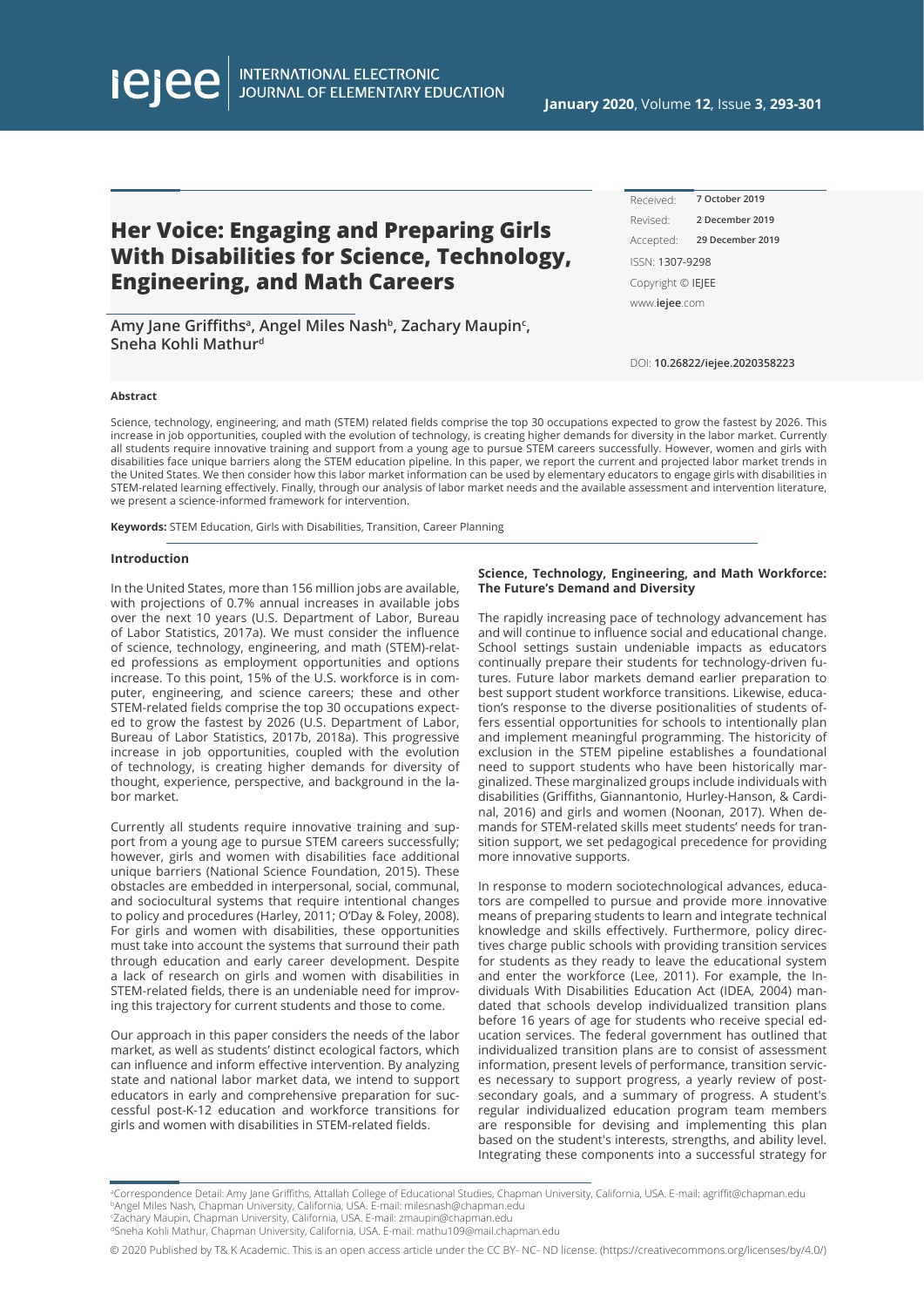transitioning is intended to promote independent living, additional education, and career readiness.

A looming reality of an increasingly competitive and automated workforce is approaching both students and educators (Institute for the Future & Dell Technologies, 2017; World Economic Forum, 2018). Additional factors such as artificial intelligence and the growing STEM-education requirements for participating in the workforce may present themselves as barriers to individuals with disabilities who are unprepared or untrained. These challenges may become amplified by disproportionality of opportunity and a lack of effort on behalf of companies to make the workforce more inclusive. Understanding the nuances and effects of these obstacles requires a separate investigation of individuals with disabilities and women in the STEM workforce.

#### *Students With Disabilities Pursuing Science, Technology, Engineering, and Math*

Researchers have explored how similar suggestions can be useful for students and employees who live similar intersectional realities (Griffiths & Miles Nash, 2019). The similarities across these investigations include the need for transition planning from high school into the workforce or higher education. While there has been a progression in this area, there is room for improvement that specifically addresses individuals' unique perspectives. For example, there is some research highlighting the positionalities of girls and women in STEM (Modi, Schoenberg, & Salmond, 2012).

Throughout history, individuals with disabilities have been marginalized in their access to employment opportunities (Griffiths et al., 2016). Employment outcomes for these individuals are drastically lower than those without disabilities, with as little as 21% of individuals with disabilities reporting gainful employment (U.S. Department of Labor, Bureau of Labor Statistics, 2018b). With as few as 7% of the science and engineering workforce reporting a disability, the National Science Foundation (2015) stated substantial barriers are present for individuals with disabilities, in addition to women and minority ethnic and racial groups, accessing STEM-related jobs. Unfortunately, this issue persists with a sparse number of recruitment programs identified in research and a general lack of discussion in special education (Fichten et al., 2003; Marino, 2010). Despite encountering these obstacles, students with disabilities have shown great success in pursuing postsecondary education and careers in STEM-related fields (Bellman, Burgstahler, & Chudler, 2018; Schreffler, Vasquez, Chini, & James, 2019).

Lee (2011) found an increase in college enrollment for students with disabilities, with approximately 22% pursuing a STEM major. Further findings implied positive experiences for students with disabilities, often enrolling in community colleges before transitioning to well-compensated STEM careers or continued postsecondary education (e.g., 4-year colleges). Unfortunately, students with select disabilities present a much higher risk of struggling to complete or finish college degrees in STEM (Stamp, Banerjee, & Brown, 2014). A large body of research has indicated teachers struggle to facilitate inclusive STEM classrooms and may require additional training and skills to increase access and learning for students with disabilities (Bargerhuff, Cowan, & Kirch, 2010; Lee, 2011; Rule, Stefanich, Haselhuhn, & Peiffer, 2009). This population of students is underrepresented in traditional designs for instruction.

We have made improvements in the process of transition planning for students with disabilities who are transitioning from high school to the workforce or further education. However, increased conversations on topics of universal design for learning (UDL) and instruction are pivotal in supporting students with disabilities to pursue STEM education and careers (Izzo & Bauer, 2015; Schreffler et al., 2019). Originally, UDL was developed in the field of architecture to encourage product designs to support an environment more accessible to all people. Universal design has grown to be present in a variety of disciplines in education, including instruction and learning (Schreffler et al., 2019). Universal design promotes consideration being given to an individual's ability or skill level, learning preference, age, gender, sexual orientation, culture, and disabilities (Burgstahler, 2017).

Three critical factors in UDL include providing multiple means of engagement, representation, and action and expression (Center for Applied Special Technology [CAST], 2011a). These principals represent the why, what, and how of learning, respectively. They are intended to support learners who are purposeful and motivated, resourceful, and knowledgeable, as well as strategic and goal-directed (CAST, 2011b). The CAST developed general guidelines for integrating UDL into teaching and learning. These aspects of learning are essential assets for increasing access to STEM curriculum for students with disabilities (Schreffler et al., 2019).

#### *Women With Disabilities in Science, Technology, Engineering, and Math*

Girls and women with disabilities face a unique crossroads during their educational experiences and when preparing for workforce transitions as a result of their multiple marginalized identities. As the representation and understanding of girls with disabilities in the STEM pipeline are marked by severe disproportionality in research and literature, we have chosen to focus on women as an indicator of how gender may inform girls' experiences. Being a woman with a disability has been likened to double jeopardy due to the related disadvantages that can impact transition outcomes in pursuing further education or careers (Harley, 2011). The elements of an individual's gender orientation and disability classification are inseparable and uniquely combine to result in their identity as a person. Unfortunately, there is a substantial lack of scholarship on girlhood or womanhood in conjunction with a focus on disability classification. This underrepresentation further demands attention and action to promote equity and inclusion of both gender and ability in STEM education research.

Historically, women have encountered inequities in the workplace and education (Noonan, 2017; Sumi, 2012). The resulting disproportion is further represented in STEM, as men in 2015 occupied 76% of STEM jobs, while total job distribution was reported to be 53% men and 47% women (Noonan, 2017). The Society of Women Engineers (2018) reported, despite substantially reducing the discrepancy between boys and girls completing STEM courses in high school over the past 30 years, only 9.5% of female freshmen pursued STEM majors compared to 27.9% of males. Additionally, over 32% of women changed majors from STEM programs, and only 30% who earned bachelor's degrees in engineering continued to work in engineering 20 years after earning their degrees.

Recent reports indicate women in STEM represent 13% of engineers, 26% of computer scientists, 17% of tenured/tenure-track engineering faculty, and 28.4% of positions in science and engineering occupations (National Science Foundation, 2017a; Society of Women Engineers, 2018). However, a continued wage gap exists between men and women in select STEM fields (Society of Women Engineers, 2018). Moreover, while women's participation in the U.S. labor force has shown substantial advancement over time, this progress has declined in the 21st century—most notably in women with less educational experience (Black, Whitmore, Schanzenback, & Breitwieser, 2017). The absence of women in the workforce and education has a substantial impact on equitable opportunities and economic growth overall (Bandara, 2015).

Gender disproportionality presents a more-than-obvious gap in the field of STEM; this gap grows even wider when we con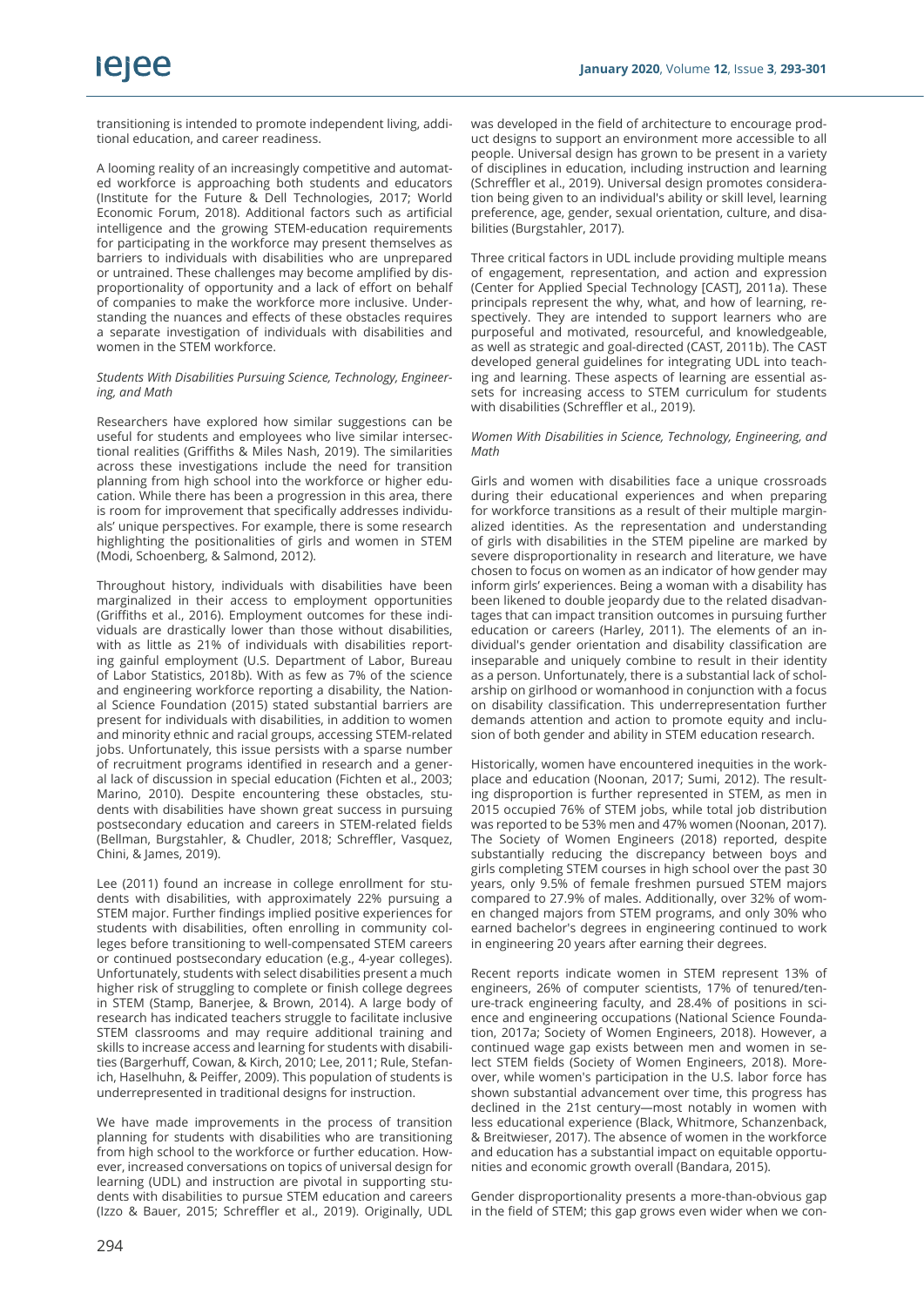sider disability classifications. Women with disabilities are subject to daunting vulnerabilities in the labor market, including unemployment, underemployment, negative work experiences, increased workplace demands, and more overall insecurities related to work (Harley, 2011). Griffiths and Miles Nash (2019) reviewed further sociocultural factors that contribute to this discrimination, including stereotype threat, implicit bias, and a lack of targeted professional supports that stunt women's success and thriving in STEM fields. These hurdles are evident in findings where women with disabilities are employed at substantially lower rates (34.5%) than men with or without disabilities (41.9% and 85.6%, respectively; O'Day & Foley, 2008).

Given these barriers to successful employment, we must be focused and strategic when career planning for girls with disabilities. As 85% of the employment opportunities available in 2030 are for jobs that do not yet exist (Institute for the Future & Dell Technologies, 2017), it is essential to develop systemic pathways that include the contributions of employees who offer unique and varied manners of approaching and completing tasks. In particular, women with disabilities are equipped to offer a range of contributions based on their abilities to navigate educational and professional spaces not originally designed to include them. Using available labor market data can be particularly helpful in securing long-term employment. It can help students and education professionals create pathways to careers in which students can support themselves (Justice & Norwood, 2016).

#### *Supporting Transition Stakeholders and Structures With an Ecological Systems Approach*

Ecological systems theory is an approach that considers individuals interacting in and throughout various layers of their immediate settings, including their physical, social, and cultural environments over time (Bronfenbrenner, 1977). An individual's development is impacted by the settings in which they directly interact and by the larger systems indirectly connected to them; Bronfenbrenner (1979) believed human development is best understood by considering all systems in which the individual is embedded and their dynamics. These interaction effects are multidimensional, with each person and system influencing and being influenced by one another. Bronfenbrenner's (1977, 1979) work on ecological systems theory is accepted widely and used extensively across a variety of research topics (Neal & Neal, 2013).

In our consideration of the contextual factors impacting the career preparation of girls with disabilities, an ecological framework lends itself well to identifying details and specific supports to promote early preparation for STEM-transitions. As early as 1991, Hanna and Rogovsky examined systems influencing women with disabilities in the workforce. They proposed a simplified, triangular model observing factors including sociocultural, self-concept, and participation for women with disabilities. These three foundational components were described as being interactive parts of a much more complex set of dynamics involving one's participation across individual resources, physical condition, participatory behavior, as well as attitudes toward self and others and community level resources, physical environment, cultures, subcultures, and patterns of behavior (Hanna & Rogovsky, 1991).

Similarly, when bringing an ecological perspective to social inclusion practices, the domains of interpersonal relationships and community participation have continued to be used as structural components (Simplican, Leader, Kosciulek, & Leahy, 2015). Ecological layers, including individual, interpersonal, organizational, community, and sociopolitical levels, were used to consider their influence on interpersonal relationships and community participation. This emphasis on social interaction and relationships throughout each system level is the foundation for a networked model of ecological systems (Neal & Neal, 2013). Using labor market data to inform our approach, we have built on these models to support an ecological systems framework that focuses on the individual's participation and relationships across their home, community, and culture as they progress from preschool through 12th grade, higher education, and into employment (Griffiths & Miles Nash, 2019).

Our framework was developed to emphasize the individual's participation and relationships throughout relevant systems involved in pursuing postschool and workforce transitions. Girls with disabilities cannot effectively participate in these relationships and systems if school teams are not aware of the needs in those systems. To encourage participation and success, we must understand the needs of the labor market and integrate this information into our intervention framework. Specifically, in the employment system, we must know the types of skills needed and positions available as we prepare girls with disabilities for future careers. Then, we must integrate this labor market information into our approach across all levels.

It is essential to facilitate collaboration among team members in girls' homes, schools, and future employment settings to prepare for the change across levels and systems. Team members are encouraged to expand their awareness and knowledge to be more mindful and intentional in their planning, connecting student interests and goals with appropriate curriculum and resources to increase diversity. This exposure will continue to bridge the gaps women with disabilities face when pursuing STEM-related fields, thus supporting their needs and goals. These steps are intended to help identify and match individual student needs to interventions and support across each system. This approach builds on the FACES model we discuss in the Intervention section of this paper (Griffiths & Miles Nash, 2019). This paper is focused explicitly on interest and employment in STEM fields, and it may not apply to some individuals who require significant support or who do not have an interest in these areas. However, the framework was developed specifically using labor market information to assess and plan for interventions that may apply to everyone.

We established an overarching goal to support early transition planning for girls with disabilities interested in STEM considering curriculum, pedagogy, and interventions across levels. When addressing the critical points of intervention for preparing girls in STEM, we propose intervening at the following systems levels: (a) individual, (b) preschool through 12th grade (PK-12), (c) higher education, and (d) employment, each uniquely influenced by home, community, cultural systems (see Figure 1).



*Figure 1.* A systems theory framework for transition planning.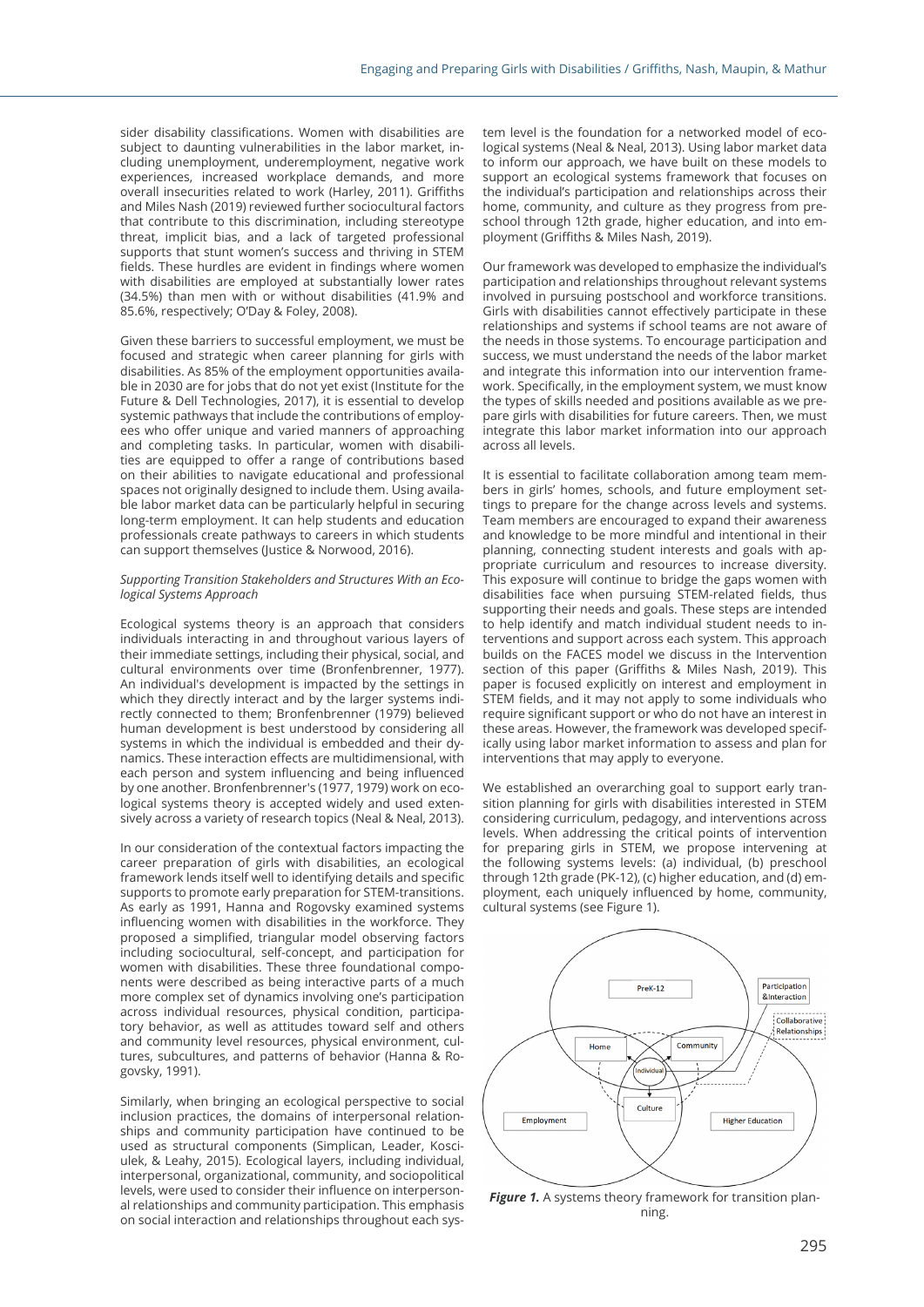Given this topic is in its infancy in terms of research and practice, in this paper, we begin to explore ways in which we can apply what we do know to the challenges identified in the literature. We consider the following questions:

> • What are current labor market trends and 10-year projections, particularly in STEM fields, for the United States, and a sample state (i.e., California)?

> • How can teams use this labor market information in an ecological systems approach to engage girls with disabilities in the identified STEM fields?

#### *Understanding Current Labor Market Data to Inform Assessment and Intervention*

Not enough is being done to adequately prepare individuals with disabilities, particularly girls, to be competitive in the changing labor market. Accurate real-time data must be used to help inform the process of preparing students for meaningful careers in the future labor market. Government-collected data sources have not kept pace with the rate of change in rapidly transforming occupations such as cybersecurity, Internet of things, and blockchain. Using real-time data, we can obtain the most current job skills, occupations, and certifications these industries require. These data were not available a few years ago. Now, high schools, school counselors, colleges, and future employers will not be able to prepare girls with disabilities for employment without understanding the landscape of the future of work. Often, there is an increased focus on getting the individual with a disability any job, but there is little focus on the needs of the global economy. It is critical to understand how best to support these individuals in building a life that includes a sustainable and meaningful career with a livable wage.

#### **Data Collection: Current Labor Market Trends**

Labor market data provided by Walrod and Walrod (2018) consisted of labor market information, economic data, and real-time job posting data. The data collection effort harmonized dozens of public and state labor market sources, including the Bureau of Labor Statistics, the U.S. Census Bureau, and the Bureau of Economic Analysis. A variety of proprietary data sources and analytic tools were also used in data collection and analysis, specifically data from real-time labor market information providers such as Emsi and Burning Glass. We can assess the labor market needs by looking at necessary and high-demand job skills, available jobs, and projected job growth in the next 10 years (Griffiths, Cosier, & Morgan, 2019).

#### *Job Skills*

Rather than looking solely at specific jobs, it helps to isolate the skills most often required in the labor market; this allows us to prepare individuals with the specific skills needed rather than for a potential position, which may evolve or disappear in the future.

#### *Necessary Skills*

The top necessary skills for current job postings are detailed in the following sections. Necessary skills fall into two categories: baseline skills and specialized skills. Baseline skills are foundational skills that are intangible and may be transferable to other positions or careers, such as creativity or innovation. Specialized skills include completing tasks that are more technical or hybridized and require training, such as coding or budgeting. Specific in-demand skills were prioritized based on the number of job postings that included these skills in the posting.

Based on the number of job postings from the labor market sources mentioned previously, the following are considered the top four in-demand baseline skills in the United States: (a)

communication skills (7 542 240 job postings), (b) teamwork/ collaboration (3 765 154 job postings), (c) organizational skills (3 356 446 job postings), and (d) problem solving (2 961 468 job postings). The top four specialized skills with the highest number of job postings in the United States included: (a) customer service (4 017 926 job postings), (b) sales (2 853 731 job postings), (c) scheduling (2 797 461 job postings), and (d) budgeting (1 850 345 job postings). Depending on the stakeholder's location, it might be helpful to look at both national and local information (Griffiths et al., 2019).

When planning for employment programs in specific regions, it is helpful to compare national data to in-state data trends. For example, in California, the following are considered the top four in-demand baseline skills based on the number of job postings in which they appeared: (a) communication skills (1 115 417 job postings), (b) teamwork/collaboration (588 379 job postings), (c) organizational skills (514 286 job postings), and (d) skills in Microsoft Excel (458 871 job postings). The top four specialized skills in California and the associated number of job postings included: (a) customer service (520 617 job postings), (b) scheduling (394 635 job postings), (c) sales (378 904 job postings), and (d) budgeting (272 047 job postings). Educators may also be interested in comparing national and state data to county-specific information, which are also available using the same databases. Key stakeholders may use these data to build employment intervention programs focused on the skills needed in their geographic location.

Many STEM-related jobs include the need for software and programming skills. The job posting data indicate the following skills are in high demand in the United States: Microsoft Excel, Microsoft Office, Microsoft Word, Microsoft PowerPoint, Structured Query Language (SQL), Java, software development, Oracle, JavaScript, Python, SAP, Linux, and software engineering.

#### *High Demand Skills and Top Qualifications*

In addition to understanding the necessary skills, it is helpful to know the level of supply and demand for relevant skills as well as the specific qualifications that may be in high demand. We calculated supply and demand by comparing the frequency of specific skills present in job postings against skills present in the current workforce. Along with job posting analytics, this comparison used a dataset of more than 100 million online resumés and profiles. All resumés and profiles used in these comparisons have been updated in the last three years. The skills associated with workforce profiles represent employees at all levels of education, training, and experience. The job skills were then categorized into hard skills, common skills, and top qualifications. We present the most relevant hard and common skills in STEM-related fields in the following sections. To identify a discrepancy in supply and demand, we compared two percentages. The first percentage was calculated by dividing the job postings with the identified skill by the total number of job postings during a two-year period. The second was calculated by dividing the job-seeker profiles with the specified skill by the total number of profiles during the same two-year period. We calculated the discrepancy in supply and demand by subtracting the frequency in postings from the frequency in profiles. For these skills, the more employers seek the listed skill, and the fewer people there are listing these skills in their online profiles, the higher the number will be (Griffiths et al., 2019).

Hard skills in STEM fields mostly included taking care of others, particularly in the medical field. These jobs included nursing (4.08% discrepancy), intensive care work (1.48% discrepancy), basic life support (1.41% discrepancy), surgeries (1.27% discrepancy), acute care (1.24% discrepancy), advanced cardiovascular life support (1.15% discrepancy), pediatrics (.92% discrepancy), and rehabilitation work (.78% discrepancy). Common skills cut across multiple fields and may be particularly important when teaching individuals with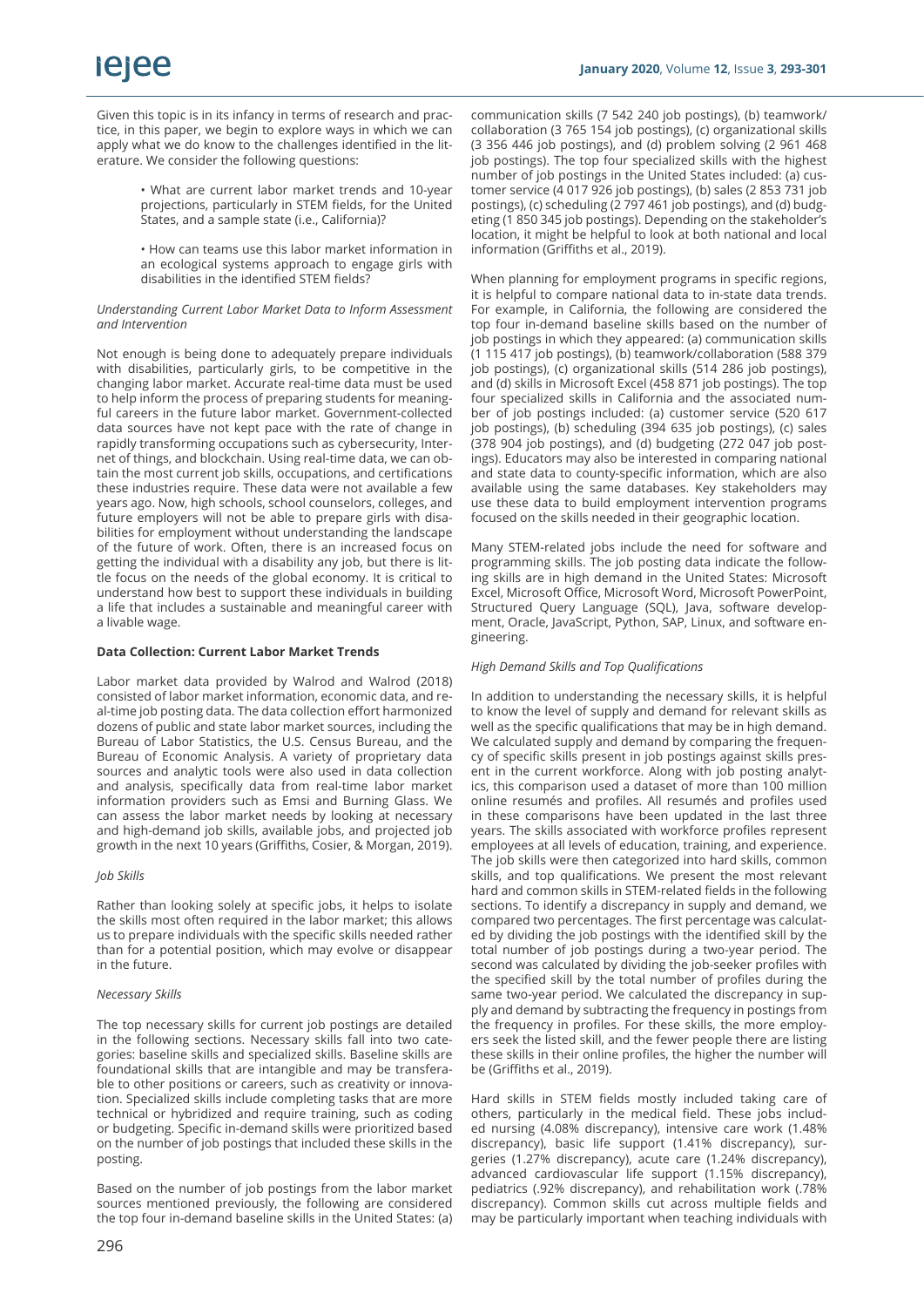disabilities—the skills needed to be successful in the STEM workforce. The STEM-related skills in high demand included: communications (10.29% discrepancy), innovation (5.89% discrepancy), written communication (3.69% discrepancy), interpersonal skills (2.93%), management (2.49%), verbal communication skills (2.41% discrepancy), problem solving (2.38% discrepancy), computer literacy (2.36% discrepancy), decision making (1.38% discrepancy), mentorship (.86% discrepancy), operations (.76% discrepancy), and coordinating (.10% discrepancy).

#### *Available and In-Demand Jobs*

Along with these skills, many in-demand jobs include specific qualifications. Of those top qualifications needed in current job postings, many are related to STEM fields. These included: licensed practical nurse (884 993 job postings), critical care registered nurse (645 344 job postings), CNOR certification, a certification program for perioperative nurses (604 082 job postings), nurse practitioners (567 372 job postings), certified nursing assistant (494 871 job postings), licensed vocational nurses (308 513 job postings), certified information systems security professionals (171 483 job postings), patient care technicians (151 763 job postings), American registry of radiologic technologists (128 977 job postings), and certified information security manager (128 939 job postings).

After a skills analysis is complete, stakeholders should begin to evaluate the types of jobs currently open and available for students who are in need of employment. Included in this section is a list of jobs actively available in the United States with the average active number of job postings for the last two years. The analysis was limited to active postings of the top 1.000 jobs. Job postings were listed for the United States and for a sample state to demonstrate the types of data available (Griffiths et al., 2019). In the United States, STEM-related jobs included registered nurses (238 595 job postings), software engineers (81 648 job postings), physicians (75 638 job postings), and maintenance mechanics (52 008 job postings). In our sample state, California, we found similar results. Specifically, there are several job postings for registered nurses (20 659 job postings), software engineers (20 248 job postings), physicians (5.275 job postings), speech and language pathologists (4.937 job postings), and design engineers (4.881 job postings).

#### *Projected Job Growth*

Projected job growth allows educators to support girls with disabilities in preparing for jobs likely to be soon in demand in the United States. To calculate the skills projection information, Walrod and Walrod (2018) used econometric time series models with machine learning methodology to predict growth in job posting demand for skills. Projected job growth was calculated using the percentage change in the largest occupations over the next 10 years (2018-2028). We have included data for the United States and for California to illustrate similarities and differences by region (Griffiths et al., 2019).

In the United States and California, personal care aide positions were projected to grow the most, with a 37.60% change in the United States and a 41.8% change in California. When focusing on STEM-related fields, registered nurses (15.4% change), postsecondary teachers (13.30% change), and maintenance and repair workers (10.03% change) will be in high demand. In California, software developers (31.4% change), registered nurses (17.3% change), and postsecondary teachers (12.1% change) will be in high demand.

Now that we have developed a sense of the labor market needs currently and in the next 10 years, we must consider how teams can use this labor market information. We are particularly interested in applying it in an ecological systems

approach to engage girls with disabilities in the identified STEM fields.

#### **Application: Creating an Assessment and Intervention Framework Based on the Data**

Labor market information should be applied throughout the assessment and intervention process. In the following sections, we provide concrete suggestions for using this information, while considering the ecological systems in which girls with disabilities are embedded.

#### *Assessment*

Once we have gathered some necessary labor market information, we can begin the planning and intervention process. Rowe, Mazzotti, Hirano, and Alverson (2015) highlighted the Blueprint for Reform, which outlined a guide to incorporate assessments for students to support their successful transition to college and career endeavors. The five steps for service providers to collaborate on include: (a) determining what to assess, (b) selecting the appropriate assessments, (c) conducting the assessments, (d) analyzing the assessment results, and (e) signing the assessment data for planning and intervention. The traditional transition planning process is typically conducted annually with little input from the student and is focused on the student's current capabilities, weaknesses, and identified disabilities. Rowe et al. (2015) proposed having the assessment process be ongoing, with the student playing an active role and focusing on their strengths and how they can use those strengths for future roles in employment and the community. We suggest that professionals incorporate current and future labor market needs into this planning process.

When creating a plan for transition, many professionals may use occupational and skills assessments such as the O\*net (2019), Casey Life Skills (2017), PAIRIN (2017), Mind-Tools (2019), MBTI (Myers Briggs Foundation, 2019), Career Beliefs Inventory (Mind Garden, 2019), Career Keys (Jones, 2014), and Reflect (Graduate Management Admission Council, 2014). There are also online resources, such as careeronestop.org, that have a combination of assessments and toolkits to help match assessment outcomes with potential jobs. Individuals may consider how their assessment data reflect the needs of the labor market and take additional care to think about the unique needs of girls with disabilities in the current ecological setting. Some questions to ask during this assessment process include:

> 1. Given labor market data, are we assessing in the right areas (i.e., hard skills/soft skills needed in the STEM fields)?

> 2. Do the outcomes of our assessment match up with the current and future projected needs?

> 3. If there is a discrepancy between assessment data and labor market needs, what data do we need?

#### *Intervention*

As we considered the various systems that impact individuals' development and the available research in related areas, we identified five critical points of intervention. The labor market must inform the points of intervention to provide the appropriate preparation and skills training in this framework. These interventions are used to enhance STEM employment and engagement outcomes for historically underserved individuals. The FACES framework represents the many faces of diversity. By using this framework to shape our approaches across systems, we endeavor to improve access to meaningful and long-lasting employment. We define the five components of the FACES intervention framework in the following sections.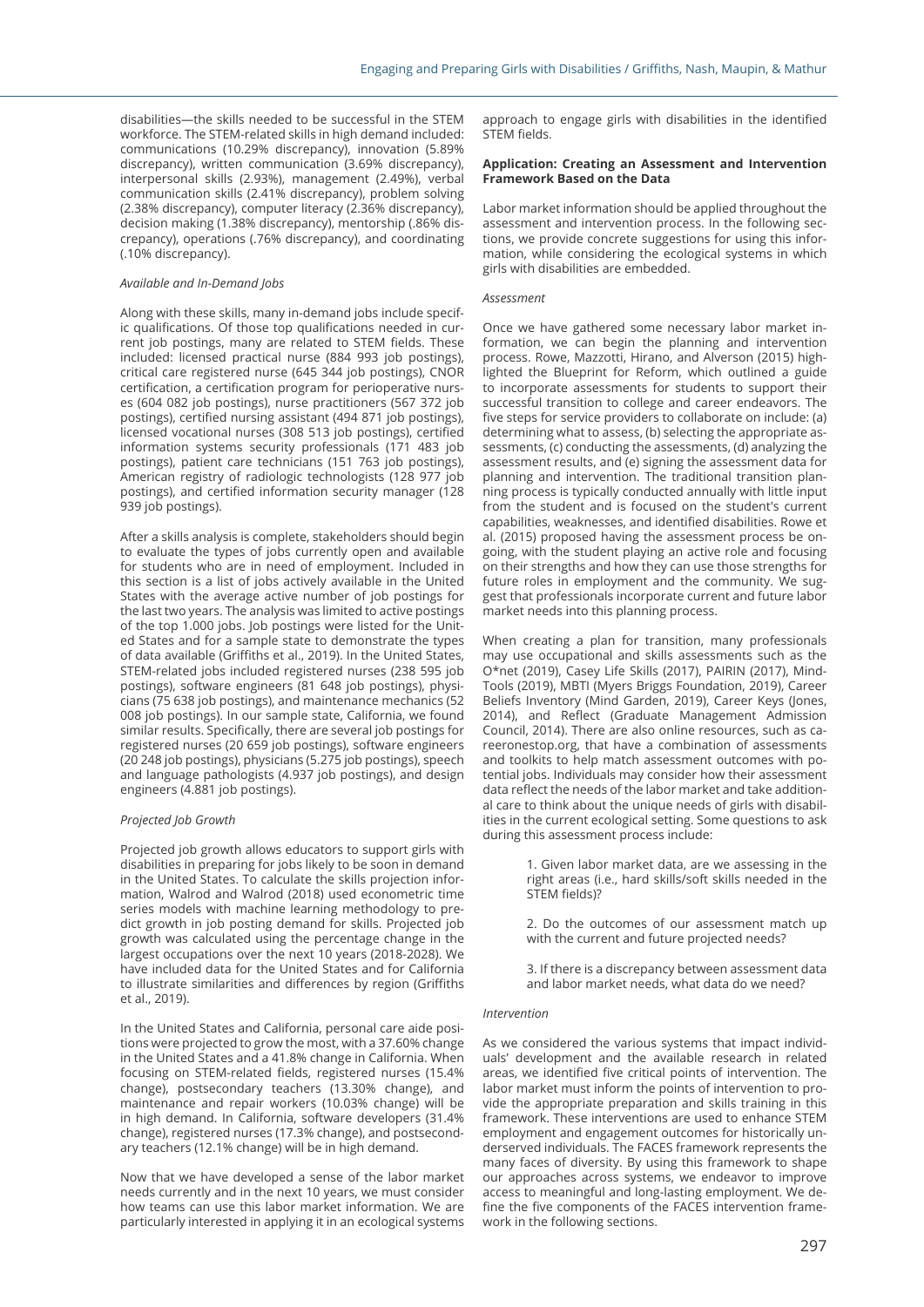# iejee

#### *Facilitation*

Effective collaboration is associated with positive outcomes for students and is a critical component of providing equitable educational opportunities. To have a collaborative team approach across systems, school professionals must facilitate open communication and develop shared goals for the future (Griffiths, Alsip, Hart, Round, & Brady, in press). When considering career-focused planning for individuals with disabilities, we should start as early as elementary school to develop work-related behaviors (e.g., social skills, work ethic, problem-solving skills, dependability, following through on tasks, following directions; Blalock & Patton, 1996). Also, training teams on future-focused planning using labor market data and intervention will allow everyone to share a similar vision for the child. Collectively, school professionals can facilitate change with the common understanding that the world is evolving, and we need to prepare our youth for these changes.

#### *Awareness*

Awareness refers to broadening individuals, institutions, and communities' knowledge of the need for girls and women with disabilities to be included in STEM fields. Girls and women with disabilities have a unique and necessary perspective to offer in various STEM fields. We must increase and sustain an understanding of their positive influence on the world through STEM (Joseph, Hailu, & Boston, 2017; Tabak & Collins, 2017).

**Table 1.** *FACES: Levels of Intervention for Facilitating Transitions*

#### *Connection*

Connection means creating opportunities for girls to understand the relationship between their current STEM learning and their professional and personal aspirations in the future. When girls see how their use of STEM positively impacts the world around them, they are more likely to persist in the STEM pipeline from education to employment (Modi, Schoenberg, & Salmond, 2012). Our approaches must encourage them to contribute their voice and value through their involvement in STEM. This connection is attainable through engaging handson curricula relatable to their surrounding context (Bystydzienski, Eisenhart, & Bruning, 2015) and informed by the employment needs in their communities.

#### *Exposure*

Providing access to the types of jobs and activities in which they can participate is critical to meaningful exposure. Opportunities for training, internships, and mentorship should be made available to girls across developmental levels and settings (e.g., in special education programs, in the community). Likewise, along their educational paths, access to educators and STEM-related professionals with whom they have an affinity helps girls with disabilities persist, as it demonstrates success and fulfillment in STEM careers are a real possibility (Feldhaus & Bentrem, 2015; Fifolt & Searby, 2010; Kendricks, Nedunuri, & Arment, 2013). School teams can use labor market data to identify potential employers in need of skilled em-

| System                           | F<br>Facilitation                                                                                                                             | A<br>Awareness                                                                                                                                 | C<br>Connection                                            | E<br>Exposure                                                                                                                 | S<br>Support                                                                                    |
|----------------------------------|-----------------------------------------------------------------------------------------------------------------------------------------------|------------------------------------------------------------------------------------------------------------------------------------------------|------------------------------------------------------------|-------------------------------------------------------------------------------------------------------------------------------|-------------------------------------------------------------------------------------------------|
| Individual                       | Individuals help pick<br>their team<br>Teach self-advocacy<br>and goal setting                                                                | Understand and assess<br>strengths and struggles<br>related to skills needed<br>Self-advocacy in sharing                                       | Match interests and<br>skills to the labor market<br>needs | Unique skills and<br>needs matched<br>to mentors and<br>models                                                                | Person-centered<br>assessment and labor<br>market informed<br>planning<br>Targeted intervention |
|                                  |                                                                                                                                               | value                                                                                                                                          | Career assessment                                          |                                                                                                                               | based on strengths<br>and struggles                                                             |
| <b>PK-12</b>                     | Training teachers,<br>staff, counse-lors, and<br>parents<br>Develop a shared<br>vision and goals                                              | Professions and careers                                                                                                                        | "Hands-on" curriculum<br>and learning                      | <b>Mentors</b>                                                                                                                | School counselors and<br>service providers                                                      |
|                                  |                                                                                                                                               | impact on society<br>Start early                                                                                                               | Future aspirations devel-<br>op-ment                       | Access to special<br>programs                                                                                                 | Accommodations such<br>as sign language needs<br>and technology                                 |
|                                  |                                                                                                                                               |                                                                                                                                                | Internship and work<br>experi-ence                         |                                                                                                                               | Adapted curriculum                                                                              |
| Higher Ed                        | Communicate with<br>PK-12 schools to<br>share requirements<br>and needs to facilitate<br>students enter-ing<br>with the necessary<br>skillset | Targeted campaign                                                                                                                              |                                                            | Professors                                                                                                                    | Instructor support<br>Childcare                                                                 |
|                                  |                                                                                                                                               | Sponsor events<br>Organizational partner-<br>ships                                                                                             | Career planning<br>Add voice and agency                    | Mentors and role<br>models                                                                                                    | Accommodations in<br>institutions                                                               |
|                                  |                                                                                                                                               |                                                                                                                                                |                                                            | Tailored classes                                                                                                              | Universal Design for<br>Learning                                                                |
| Employers                        | Work with outside<br>agencies and schools<br>to create a pipeline                                                                             | Demonstrate how<br>diversity adds value to<br>organizations<br>Change in gendered<br>mispercep-tions                                           |                                                            | Leadership exam-<br>ples<br>Understand the im-<br>pact of individuals<br>with disabilities in<br>positive and lasting<br>ways | Hiring application and<br>inter-view adjustments                                                |
|                                  |                                                                                                                                               |                                                                                                                                                | Career training                                            |                                                                                                                               | Accommodations for<br>diversity of support<br>across disciplines                                |
|                                  |                                                                                                                                               |                                                                                                                                                | Diversity adds value<br>Employer initiatives               |                                                                                                                               |                                                                                                 |
|                                  |                                                                                                                                               |                                                                                                                                                |                                                            |                                                                                                                               | Training for employ-<br>ees with and without<br>disabilities                                    |
| Home/<br>Communi-ty/<br>Cultural | <b>Build relationships</b><br>with schools and<br>employers to set up<br>learning opportunities<br>for students and staff                     | Community events<br>Mindful of messages<br>conveyed and language<br>used regarding girls<br>with disabilities involve-<br>ment in STEM careers | Connect STEM work to<br>changing the world                 | Parents and schools<br>create opportuni-<br>ties for community<br>exposure                                                    | Outside and in-home<br>supports (e.g., tutors)                                                  |
|                                  |                                                                                                                                               |                                                                                                                                                | Discuss as an attainable                                   |                                                                                                                               | with awareness of bias                                                                          |
|                                  |                                                                                                                                               |                                                                                                                                                | possibility<br>Apply to the activities to                  | Include everyone in<br>special events                                                                                         | Accommodations<br>in multiple contexts                                                          |
|                                  |                                                                                                                                               |                                                                                                                                                | the individual's cultur-al/<br>community context           | Enroll in camps and<br>en-richment                                                                                            | based on specific<br>needs                                                                      |

*Note: Adapted from Making STEM Education Inclusive: Opening Doors to Engage Girls and Women With Disabilities, by A. J. Griffiths & A. M. Nash, 2019.*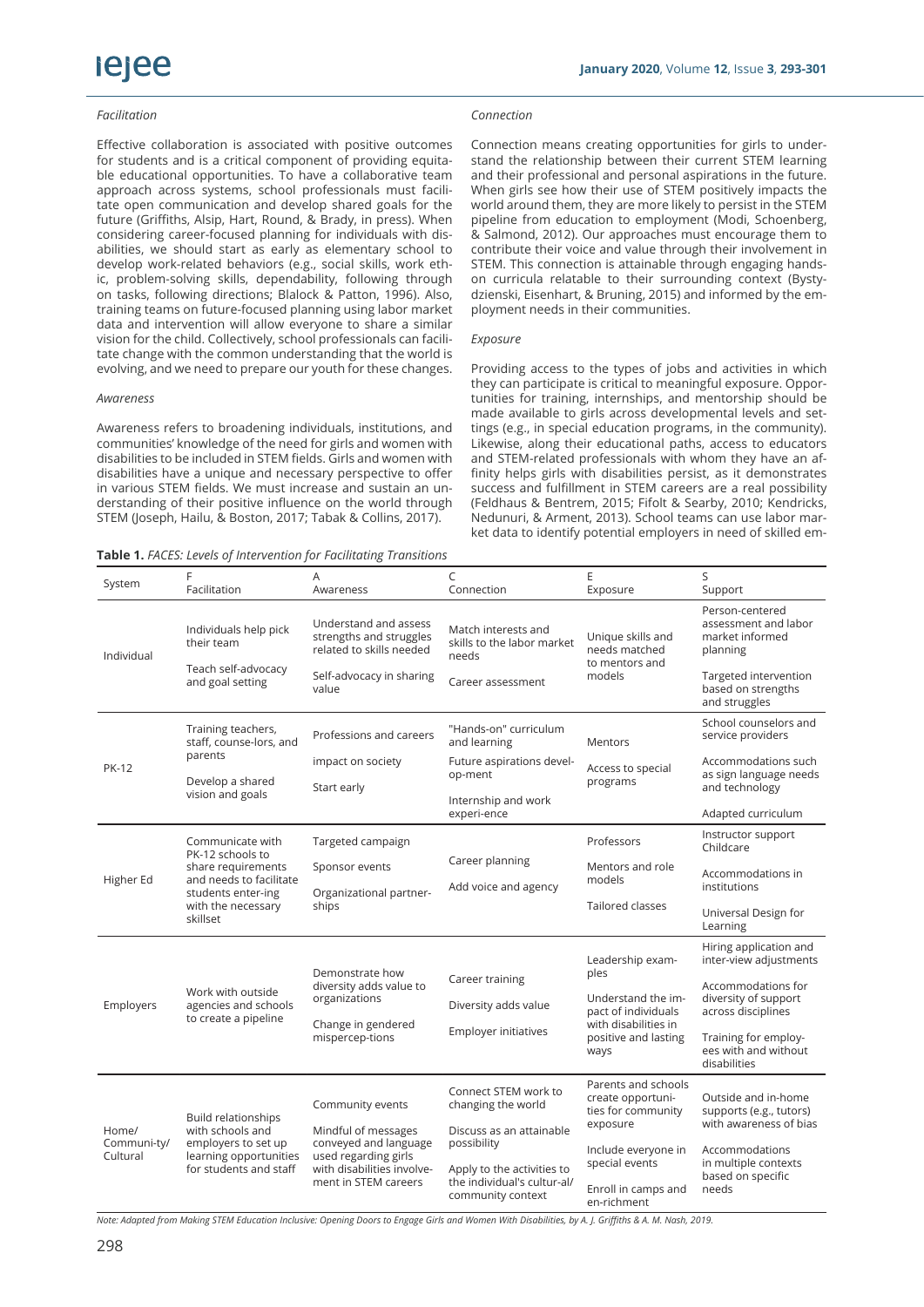ployees and develop partnerships to increase exposure and training in STEM careers for girls with disabilities.

#### *Support*

Support refers to offering evidence-based tools, accommodations, and approaches for success at each educational and professional level. It is critical that support is based on the needs of the individual, in the context of the subject matter, and occurs early and often in STEM education and professional settings (Izzo & Bauer, 2015; Lee, 2011). Educators must encourage the inclusion of girls with disabilities in STEM opportunities in school setting. They must advocate these opportunities as directly linked to the needs of the STEM employment community through the use of data.

When developing a systemwide plan to address the needs of girls with disabilities across the various FACES domains, educators may ask the following questions: (a) Does our plan lead to sustainable outcomes for girls with disabilities? (b) Does it include real-life opportunities for them to practice and receive feedback on skills from individuals who represent them? (c) Do our services match student strengths, goals, and needs? and (d) Are we collecting data on progress toward long-term employment? We must also consider how to use labor market data throughout the process. We can then use this data to facilitate discussion across stakeholders, encouraging open discussions across all members of the system along the pipeline. We can use this information to assess relevant areas and create transition plans that include the right supports, particularly those that support the acquisition of the necessary skills. We can also consider training educators and supporters across contexts to focus their efforts on the projected needs of the national and local context.

#### **Conclusion**

Through our analysis of labor market needs and the current assessment and intervention literature, we have developed a science-informed framework for intervention. However, there is a significant need for further research on the preparation and participation of girls with disabilities in STEM fields. We also need to understand the impact of using labor market data on long-term outcomes of individuals as they enter and continue along their career paths.

#### **References**

- Bandara, A. (2015). The economic cost of gender gaps in effective labor: Africa's missing growth reserve. *Feminist Economics 21*, 162–186. doi:10.1080/13545701. 2014.986153
- Bellman, S., Burgstahler, S., & Chudler, E. H. (2018). Broadening participation by including more individuals with disabilities in STEM: Promising practices from an engineering research center. *American Behavioral Scientist, 62*, 645–656. doi:10.1177/0002764218768864
- Black, S. E., Whitmore Schanzenback, D., & Breitwieser, A. (2017). The recent declines in women's labor force participation. In D.W. Schanzenbach & R. Nunn (Eds.), *The 51%: Driving growth through women's economic participation* (pp. 5-17). Retrieved from the Brookings Institution website: https://www.brookings. edu/wp-content/uploads/2017/10/es\_10192017\_ the51percent\_ebook.pdf
- Blalock, G., & Patton, J. R. (1996). Transition and students with learning disabilities: Creating sound futures. *Journal of Learning Disabilities, 29*(1), 7-16. doi:10.1177/002221949602900104
- Bronfenbrenner, U. (1977). Toward an experimental ecology of human development. *American Psychologist, 32*, 513-531. doi:10.1037/0003-066X.32.7.513.
- Bronfenbrenner, U. (1979). *The ecology of human development: Experiments by nature and design.* Cambridge, England: Harvard University Press.
- Burgstahler, S. (2017). *Equal access: Universal design of instruction.* Retrieved from https://www.washington. edu/doit/sites/default/files/atoms/files/EA\_Instruction.pdf
- Burning Glass Technologies. (2018). Retrieved from https:// www.burning-glass.com/solutions/education/
- Bystydzienski, J. M., Eisenhart, M., & Bruning, M. (2015). High school is not too late: Developing girls' interest and engagement in engineering careers. *Career Development Quarterly, 63*, 88-95. doi:10.1002/j.2161- 0045.2015.00097.x
- Career One Stop. (2019). *Skills assessment.* Retrieved from https://www.careeronestop.org/ExploreCareers/Assessments/skills.aspx
- Casey Life Skills. (2017). Retrieved from https://caseylifeskills.secure.force.com
- Center for Applied Special Technology (CAST). (2011a). *UDL: The UDL guidelines.* Retrieved from http://udlguidelines.cast.org/
- Center for Applied Special Technology (CAST). (2011b). *About universal design for learning.* Retrieved from http:// www.cast.org/our-work/about-udl.html
- Emsi. (2018). *Our Data.* Retrieved from https://www.economicmodeling.com/
- Feldhaus, C., & Bentrem, K. (2015). STEM mentoring and the use of the principles of adult mentoring inventory. *International Journal of Mentoring and Coaching in Education, 4*, 213-235. doi:10.1108/IJMCE-11-2014-0039
- Fichten, C. S., Asuncion, J. V., Barile, M., Robillard, C., Fossey, M. E., & Lamb, D. (2003). Canadian postsecondary students with disabilities: Where are they? *The Canadian Journal of Higher Education, 33*, 71-114. Retrieved from http://journals.sfu.ca/cjhe/index.php/ cjhe/article/view/183441
- Fifolt, M., & Searby, L. (2010). Mentoring in Cooperative Education and Internships: Preparing Protégés for STEM Professions. *Journal of STEM Education: Innovations & Research, 11*(1), 17-26. Retrieved from https://www. jstem.org/
- Gregory, S. (2016). *Stereotypes can be threatening.* Retrieved from the American Association of University Women website: https://www.aauw.org/article/stereotypes-can-be-threatening/
- Griffiths, A. J., Alsip, J., Hart, S., Round, R. L., & Brady, J. (in press). Together we can do so much: A systematic review and conceptual framework of collaboration in schools. *Canadian Journal of School Psychology.*
- Griffiths, A. J., Cosier, M., & Morgan, S. (2019). *Research-to-practice brief: Using labor market projections for successful transition planning.* Thompson Policy Institute Disability Summit Fourth Annual Report. Orange, CA: Chapman University, Attallah College of Educational Studies.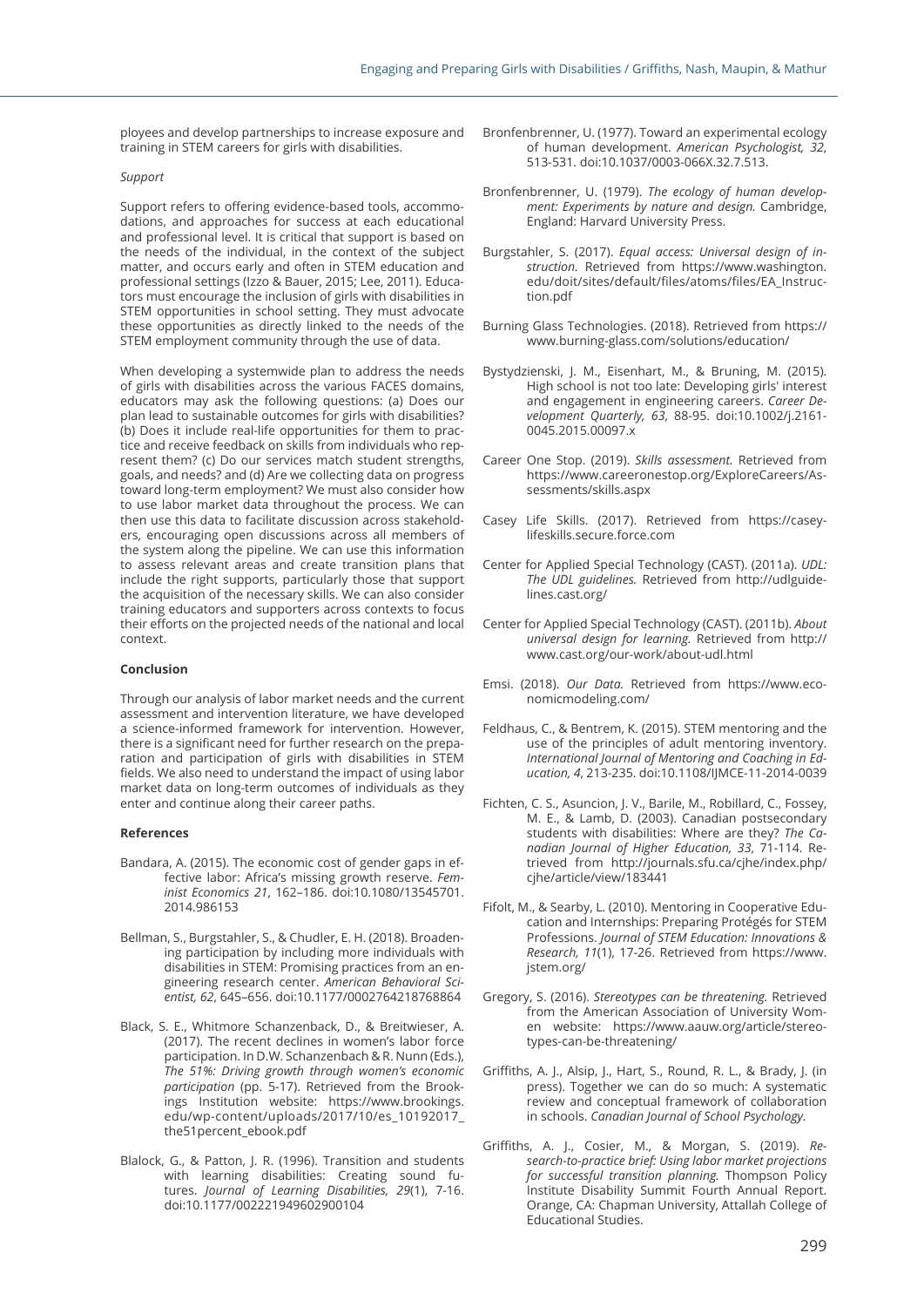- Griffiths, A. J., Giannantonio, C. M., Hurley-Hanson, A. E., & Cardinal, D. (2016). Autism in the workplace: Assessing the transition needs of young adults with autism spectrum disorder. *Journal of Business and Management, 22*(1), 5-22. Retrieved from https://digitalcommons.chapman.edu/education\_articles/231/
- Griffiths, A. J., & Miles Nash, A. (2019). Making STEM education inclusive: Opening doors to engage girls and women with disabilities. Thompson Policy Institute Disability Summit Fourth Annual Report. Orange, CA: Chapman University, Attallah College of Educational Studies.
- Hanna, W. J., & Rogovsky, B. (1991). Women with disabilities: Two handicaps plus. *Disability, Handicap & Society, 6*, 49–63. doi:10.1080/02674649166780041
- Harley, E. K. (2011). *The impact of interpersonal relationships on postschool employment outcomes and community satisfaction for young women with learning disabilities: An ecological perspective* (Doctoral dissertation). Retrieved from ProQuest Dissertation and Theses database. (UMI No. 3485949)
- Individuals With Disabilities Education Act, 20 U.S.C. § 1400- 1414 § (2004).
- Institute for the Future & Dell Technologies. (2017). *The next era of human machine partnerships report*. Retrieved from https://www.delltechnologies.com/content/ dam/ delltechnologies/assets/perspectives/2030/ pdf/SR1940\_IFTFforDellTechnologies\_Human-Machine\_070517\_readerhigh-res.pdf
- Izzo, M. V., & Bauer, W. M. (2015). Universal design for learning: enhancing achievement and employment of STEM students with disabilities. *Universal Access in the Information Society, 14*(1), 17-27. doi:10.1007/s10209-013- 0332-1
- Jones, L. K. (2014). Career key. Retrieved from http://www.careerkey.org/
- Joseph, N. M., Hailu, M., & Boston, D. (2017). Black women's and girls' persistence in the P-20 mathematics pipeline: Two decade of children, youth, and adult education research. *Review of Research in Education, 41*, 203- 227. doi:10.3102/0091732X16689045
- Justice, H., & Norwood, C. (2016). Purposeful planning: Using data to drive programs of study. *Techniques, 91*(6), 41–44. Retrieved from https://www.acteonline.org/ publications/techniques/
- Kendricks, K. D., Nedunuri, K. V., & Arment, A. R. (2013). Minority student perceptions of the impact of mentoring to enhance academic performance in STEM disciplines. *Journal of STEM Education: Innovations & Research, 14*(2), 38-46. Retrieved from https://www.jstem.org/
- Landuvar, L. C. (2013). *Disparities in STEM employment by sex, race, and Hispanic origin* (Report No. ACS-24). Washington, DC: U.S. Census Bureau.
- Lee, A. (2011). A comparison of postsecondary science, technology, engineering, and mathematics (STEM) enrollment for students with and without disabilities. *Career Development for Exceptional Individuals, 34*, 72-82. doi:10.1177/0885728810386591
- Marino, M. T. (2010). Defining a technology research agenda for elementary and secondary students with learning and other high-incidence disabilities in inclusive science classrooms. *Journal of Special Education Technology, 25*(1), 1–27. doi:10.1177/016264341002500101
- Mind Tools. (2019). *SMART goals: How to make your goals achievable.* Retrieved from https://www.mindtools.com/pages/article/get-started.htm
- Modi, K., Schoenberg, J., & Salmond, K. (2012). *Generation STEM: What girls say about science, technology, engineering, and math* (A Report from the Girl Scout Research Institute). New York, NY: Girl Scouts of the USA.
- Muthumbi, J. W. (2008). Enhancing transition outcome for youth with disabilities: The partnerships for youth initiative. *Journal of Vocational Rehabilitation, 29*, 93-103. Retrieved from https://content.iospress.com/articles/ journal-of-vocational-rehabilitation/jvr00436
- Myers and Briggs Foundation. (2019). *Take the MBTI Instru*ment. Retrieved from https://www.myersbriggs.org/ my-mbti-personality-type/take-the-mbti-instrument/ home.htm
- National Science Foundation. (2017). *Employed women scientists and engineers, as a percentage of selected occupations: 2015.* Retrieved from https://www.nsf.gov/statistics/2017/ nsf17310/digest/occupation/women.cfm
- Neal, J. W., & Neal, Z. P. (2013). Nested or networked? Future directions for ecological systems theory. *Social Development, 22*, 722-737. doi:10.1111/sode.12018
- Noonan, R. (2017). *Women in STEM: 2017 Update* (ESA Issue Brief No. 06-17). Retrieved from the U.S. Department of Commerce website: https://www.commerce.gov/ sites/default/files/migrated/reports/women-in-stem-2017-update.pdf
- O'Day, B., & Foley, S. (2008). What do we know, and not know, about women with disabilities in the workforce? *Impact: Feature Issue on Employment and Women With Disabilities, 21*(1), 4-5. Retrieved from https://ici.umn.edu/ products/impact/211/211.pdf
- O\*Net Resource Center. (2019). *Tools.* Retrieved from https:// www.onetcenter.org/tools.html
- PAIRIN. (2017). *Soft skills assessment.* Retrieved from https:// pairin.com/soft-skills-assessment/
- Rashid, B. (2016). Rise of the freelance economy. *Forbes.* Retrieved from https://www.forbes.com/sites/brianrashid/2016/01/26/the-rise-of-the-freelancer-economy/
- Rowe, D. A., Mazzotti, V. L., Hirano, K., & Alverson, C. Y. (2015). Assessing transition skills in the 21st century. *TEACHING Exceptional Children, 47*, 301-309. doi:10.1177/0040059915587670
- Schreffler, J., Vasquez, E., III, Chini, J., & James, W. (2019). Universal design for learning in postsecondary STEM education for students with disabilities: A systematic literature review. *International Journal of STEM Education, 6*(8), 1-10. doi:10.1186/s40594-019-0161-8